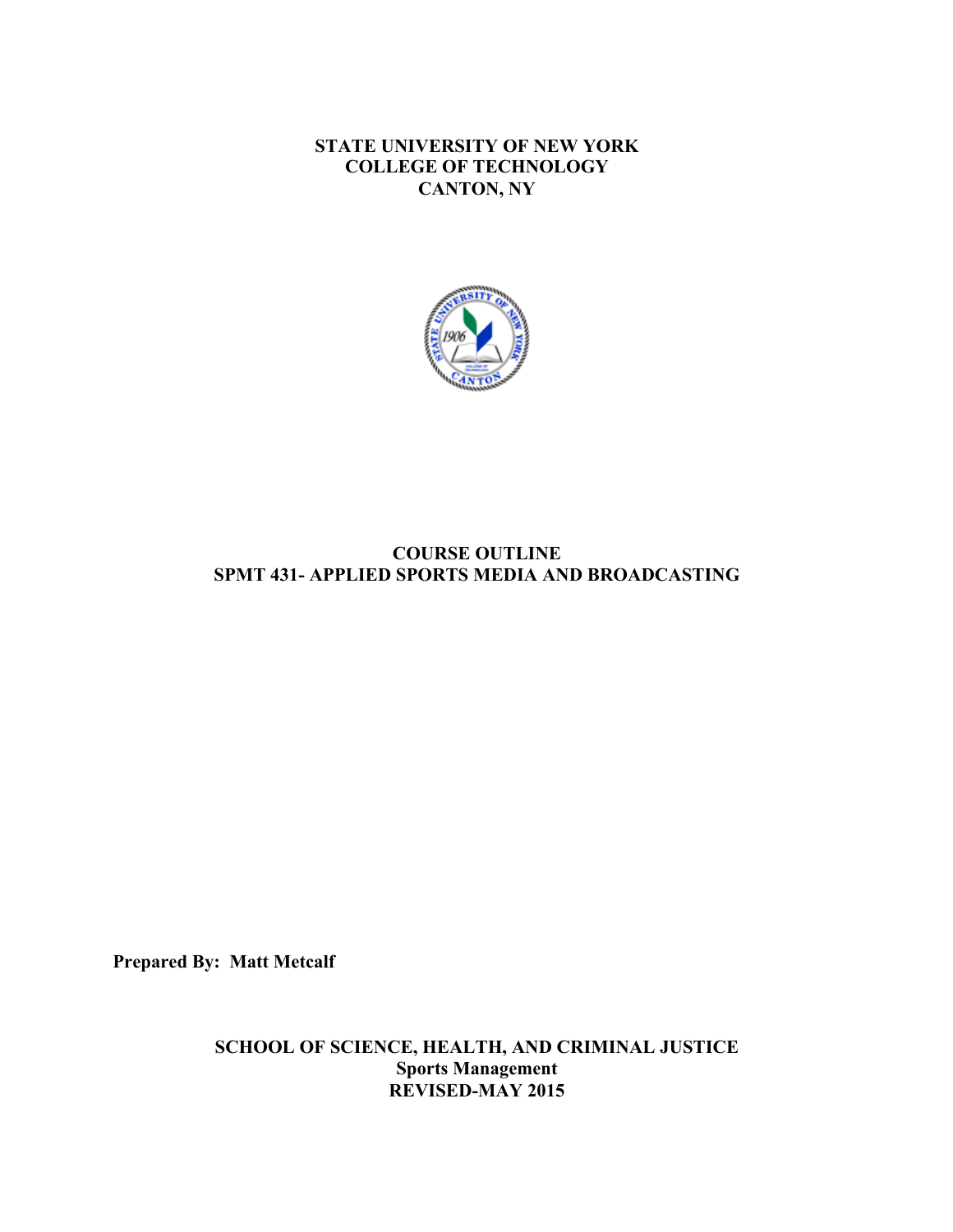## **SPMT 431 – APPLIED SPORTS MEDIA AND BROADCASTING**

- **A. TITLE:** Applied Sports Media and Broadcasting
- **B. COURSE NUMBER:** SPMT 431
- **C. CREDIT HOURS:** 3
- **D. WRITING INTENSIVE COURSE:** N
- **E. COURSE LENGTH:** 15 weeks
- **F: SEMESTER(S) OFFERED:** Fall/Spring
- **HOURS** OF LECTURE, **ACTIVITY:** 3 hour of lecture **G. HOURS OF LECTURE, LABORATORY, RECITATION, TUTORIAL,**
- **H. CATALOG DESCRIPTION:** This experiential course builds on the fundamentals of sports media and broadcasting learned in SPMT 415 providing opportunity for the application of principles, best practices, theories and techniques of different sports media components. Working collaboratively, students will produce three sports shows throughout the semester based on topics assigned. Students will write and deliver copy, and work the various stations in the control room. Each student is also responsible for doing one Weekly Roo Review, which will at least one live broadcast of an on-campus sporting event. focus on SUNY Canton athletics during a one week period. Students will also collaboratively do

#### **I. PRE-REQUISITIES/CO-COURSES:**

 a.) Pre-requisites: SPMT (415) Sports Media and Broadcasting or permission of instructor

# **J. GOALS (STUDENT LEARNING OUTCOMES):**

**By the end of this course, the student will be able to:** 

| <b>Course Objective</b>                            | <b>Institutional SLO</b> |
|----------------------------------------------------|--------------------------|
| a. Write various journalistic pieces with the      | 1. Communication         |
| acceptable standards of professional tone and      | 2. Crit. Thinking        |
| content.                                           | 3. Prof. Competence      |
|                                                    | 4. Inter-intrapersonal   |
| b. Create a sports broadcast show.                 | 1. Communication         |
|                                                    | 2. Crit. Thinking        |
|                                                    | 3. Prof. Competence      |
|                                                    | 4. Inter-intrapersonal   |
| c. Relate thoughts and ideas constructively and    | 1. Communication         |
| creatively in a group setting.                     | 2. Crit. Thinking        |
|                                                    | 3. Prof. Competence      |
|                                                    | 4. Inter-intrapersonal   |
| d. Apply effective leadership skills in a group    | 1. Communication         |
| setting.                                           | 2. Crit. Thinking        |
|                                                    | 3. Prof. Competence      |
|                                                    | 4. Inter-intrapersonal   |
| e. Apply effective communication skills and        | 1. Communication         |
| professionalism in dealing with peers and story    | 2. Crit. Thinking        |
| and interview subjects.                            | 3. Prof. Competence      |
|                                                    | 4. Inter-intrapersonal   |
| f. Assess and critique the various components of   | 1. Communication         |
| sports media used in this course - written, video  | 2. Crit. Thinking        |
| playback, video live, interviews, broadcasts, etc. | 3. Prof. Competence      |
|                                                    | 4. Inter-intrapersonal   |